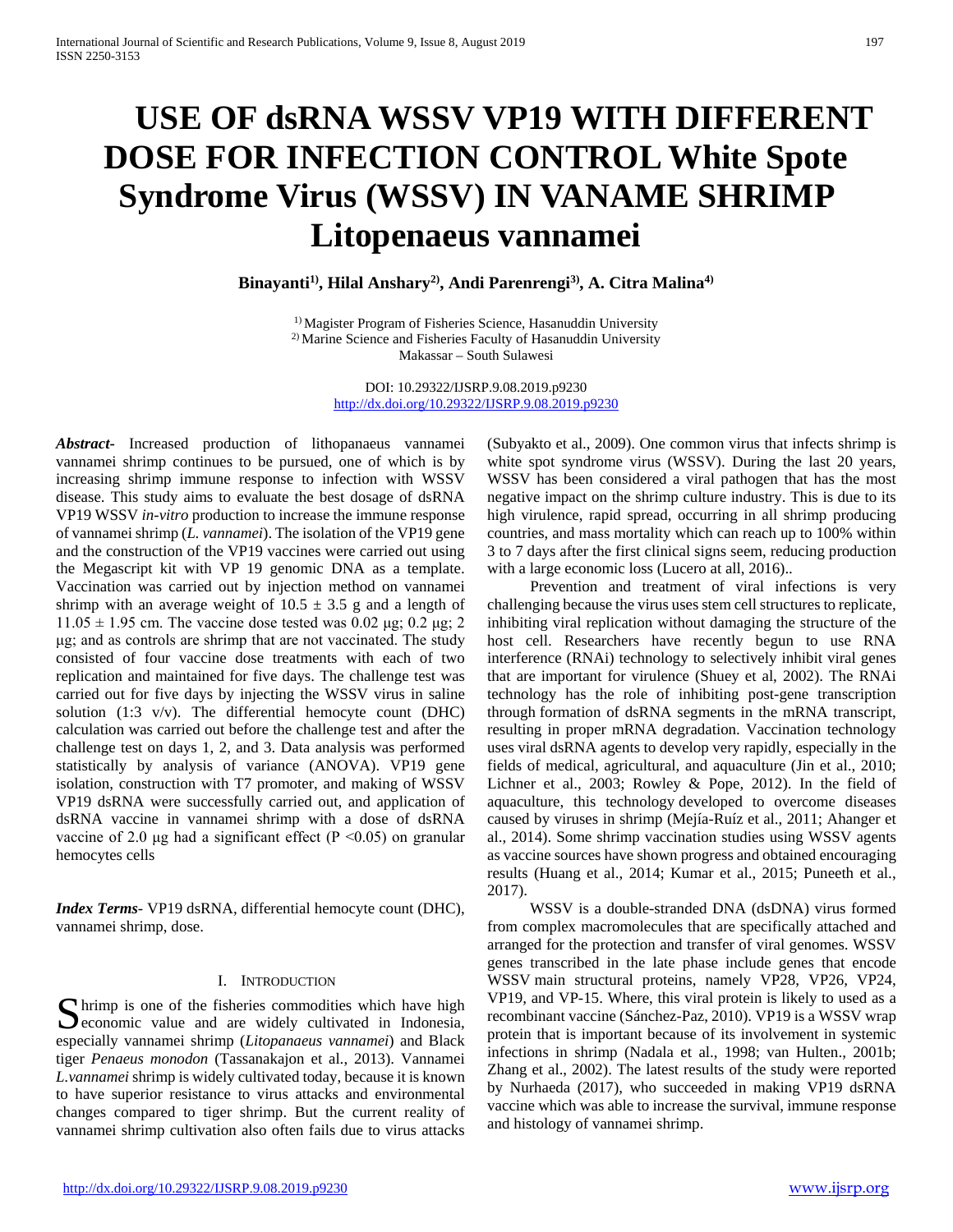Isolation and characterization of the WSSV VP19 virulent gene has been successfully carried out (Nurhaeda, 2017), but as a dsRNA vaccine in increasing survival, immune response and histology of shrimp with various doses after challenge tests WSSV is still lacking, so this study needs developed with using various doses as an effort to control WSSV infection in vannamei shrimp. This study aims to evaluate the best dosage of WSSV VP19 DNARNA *in-vitro* production to increase the immune response of vannamei shrimp (*L. vannamei*).

#### II. MATERIALS AND METHODS

#### **2.1 Research Materials**

 The shrimp genome material that was use was the vannamei that was positively infected with the WSSV virus. The genomic DNA collection from the Laboratory of Brackish Biotechnology Research Center for Brackish Water Aquaculture and Maros Fisheries Extension (BRPBAP3) in Maros.

#### **2.2 Research Methods**

 Stages carried out in the research to produce VP19 dsRNA are: Isolation of VP19 gene, Construction of VP19 WSSV gene with *in-vitro* RNAi method, and production of WSSV VP19 dsRNA, then application to test animals to see Differential Haemocyte Count (DHC) after challenge test.

#### **a. Isolation of WSSV VP19 Encoding Genes**

 Isolation of the VP19 gene carried out using the PCR technique. The DNA genome that has been isolated from vannamei shrimp used as a template for DNA (template) in the PCR process, using the forward primer VP19 F 5'-CGC GGA TCC GAT CAC CAC GAC TAA CAC-3 and reverse VP19 R 5'-CCG primer GAA TTC TTA CTG CCT CCT CTT GGG-3 with a target of 366 bp (Sarathi *et al*., 2010).

 Amplification performed on the System 2700 PCR GeneAmp PCR engine (Applied Biosystem). The PCR reaction used is the PureTaq Ready-To-Go PCR Beads-GE Healtcare kit (2.5 units of PuReTaq DNA polymerase; 200 μM each dNTP; 10 mM Tris-HCl pH 9 at room temperature; 50 mM KCl; 1.5 mM MgCl2) and primer 1 μL each, 0.5 μL vannamei shrimp DNA genome, and nuclease free water 22.3 μL with a last volume of 25 μL.

Then sample the spin down for  $\pm$  10-15 seconds. Samples entered into PCR machines with PCR amplification reactions as follows: pre-denaturation 94°C for 5 minutes in 1 cycle; 35 cycles for denaturation of 94°C for 30 seconds, annealing 53°C for 30 seconds, extension 72°C for 30 seconds; and the last 72°C extension for 7 minutes then added 4°C at the end of the cycle.

Next to see the success of amplification of target DNA fragments, 1 µL sample was electrophoresis on 1% agarose gel with 20 mL TAE 1 buffer solvent, then 1µL gelred added documented with Gel Documentation System. The molecular weight of the DNA fragment determined using a 100 bp plus marker.

# **b. WSSV VP19 Gen Construction with T7 Promoter**

 Construction of WSSV VP19 gene with T7 promoter carried out by PCR technique. The VP19 WSSV gene is used as a template using the T7 VP19 primer: 5'-TAA TAC GAC TCA CTA GAC GGA GCG GAT CCG ATG GCC ACC CTA ACC-3 CTA 'and T7 VP19R primer: 5'-TAA TAC GAC TCA CTA TAG GGA CGG AAT TCT TAC TGC CTC CTC TTG GGG-3'(bottom line is T7 primary sequence).

 Amplification performed on the System 2700 PCR GeneAmp PCR engine (Applied Biosystem). The PCR reaction used was the PureTaq Ready-To-Go PCR Beads-GE Healtcare kit by adding primers of 2.5 μL, 0.5 μL of the mold genome, and nuclease-free water 19. 5 μL with a final volume of 25 μL.

 Samples were inserted into the PCR machine with PCR conditions as follows: 94°C for 5 minutes, followed by 25 cycles of 94°C for 30 seconds, annealing temperature of 72°C for 30 seconds and extension 72°C for 30 seconds, followed by last extension of 72°C for 7 minutes.

 Next to see the success of amplification of target DNA fragments, 1µl sample was electrophoresed on 1% agarose gel with 20 ml TAE 1 buffer solvent, then added 1 µl of gel documented with Gel Documentation System. The molecular weight of the DNA fragment determined using a 100 bp plus marker.

 Nexted PCR with the premier T7 VP19, on the PC 27 GeneAmp PCR (Applied Biosystem) PCR engine. The PCR reaction used was the PureTaq Ready-To-Go PCR Beads-GE Healtcare kit by adding primers of 2.5 μL each, 0.5 μL of the mold genome and nuclease-free water 19.5 µL with a final volume of 25 Μl.

 Samples were inserted into the PCR machine with PCR conditions as follows: 94°C for 5 minutes, followed by 25 cycles of 94°C for 30 seconds, annealing temperature of 72°C for 30 seconds and extension 72°C for 30 seconds, followed by last extension of 72°C for 7 minutes.

 Next to see the success of amplification of target DNA fragments, 1µl sample was electrophoresis on 1% agarose gel with 20 ml TAE 1 buffer solvent, then added 1 µl of gel documented with Gel Documentation System. The molecular weight of the DNA fragment determined using a 100 bp plus marker.

# **c. Manufactures WSSV dsRNA-VP19**

 The PCR results used for the synthesis of dsRNA using the MEGAscript RNAi (Ambion) kit. The sample used to produce dsRNA is a sample that was successfully constructed with the T7 promoter.

 The concentration of PCR products measured to find the number of PCR products to be used in making the RNase transcript reaction. Subsequently added to the new tube: Adenine triphosphate (ATP), Cystidine triphosphate (CTP), Guanosine triphosphate (GTP), Uridine triphosphate (UTP) (2 μL); 10x T7 Buffer (2 μL); T7 enzyme mix (2 μL); PCR products (1.5 μL); Nuclease-free water 6.5 μL; Total tube 1 (20 μL) Appendix 1.

 Then in the spin down at medium speed and incubated at the incubator at 37°C for 6 hours (every 30 minutes the sample shaken). For the Annealing process, it was re-incubated at 75°C for 5 minutes then cooled to room temperature for about 3 hours then the dsRNA stored at -20°C and -80°C until it reused. Then the process of Digestion DNA and ssRNA uses MEGAscript RNAi kit (Ambion) with the following composition: dsRNA VP19 (tube 1) 20 μL; Nuclease-free water (21 μL); Digestion buffer (5 μL); DNase I (2 μL); RNase A (2 μL) Total tube 1 (50 μL).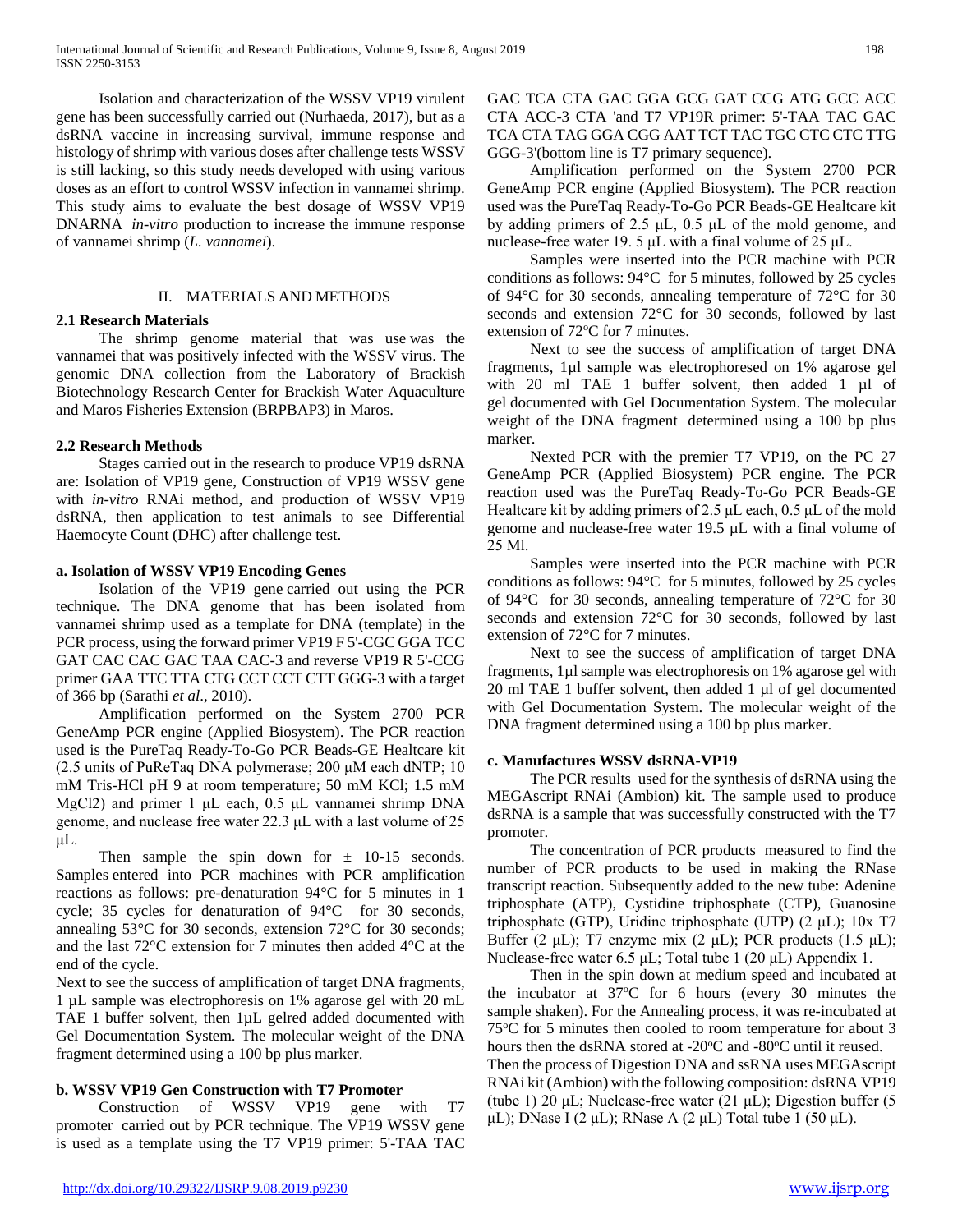After all the ingredients mixed then spindown and incubated at 37°C for 1 hour (not more than 2 hours). Then leave it at room temperature for 5 minutes. The next process is purification which aims to remove proteins, free nucleotides, and nucleic acid degradation products from dsRNA, namely dsRNA (tube 1) (50  $\mu$ L); 10x binding buffer 50  $\mu$ L; Nucleace-free water (150 μL); 100x ethanol (250μL); Total tube 1 (500 μL).

 These ingredients added to tube 1 and spin down, after which th added to the fliter cartidg. Then centrifuge at a speed of 14,000 rpm at 4°C for 2 minutes. The supernatant is remove, add 500 μLwash solution and centrifuge at a speed of 14,000 rpm at 4oC for 2 minutes. The supernatant is discard, add 500 Μl wash solution and centrifuge with a speed of  $14,000$  rpm at  $4^{\circ}$ C for 2 minutes. The supernatant removed and repeat the dry centrifuge, homogenized it with 50 μL elution solution (95°C), centrifuge at a speed of 14,000 rpm at 4°C for 2 minutes. homogenized again with 50 µL elution solution (95°C), centrifuge at 14,000 rpm at  $4^{\circ}$ C for 2 minutes. Homogenate is remove and the supernatant is remove. Furthermore, measuring WSSV VP 19 dsRNA concentration and to see the success of the target RNA in electrophoresis by using agarose 1% with TAE 1x buffer solvents as much as 20 mL and added as much as 1 μL and documented with Gel Documentation System (Appendix 2). The molecular weight of the DNA fragment determined using a 100 bp plus marker.

#### **d. Application of WSSV dsRNA-VP19 to Vannamei Shrimp**

 Experiments conducted to test whether dsRNA VP19 with different doses can improve the survival and immune response of vannamei shrimp against WSSV virus infection and to see the level of hepatopancreas tissue damage in test animals. The limits to observed are DHC.

 The study will be designed using a Completely Randomized Design (CRD) with 4 treatments and each treatment each has 3 replications. Thus this study consisted of 12 experimental units. The vaccine dose tested refers to the study of Loy et al. (2012) namely: a. Shrimp injected with saline solution (SS) without vaccine (control),  $0.02 \mu$ g,  $0.2 \mu$ g and  $2.0 \mu$ g

#### 1. experiment animals

 The vannamei shrimp used came from Barru Regency ponds with an average weight of  $10.5 \pm 3.5$  g and an average length of  $11.05 \pm 1.95$  cm. The shrimp have been vaccinated maintained in a fiber-controlled tub measuring 80 cm x 80 cm x 60 cm which equipped with aeration, with density of 10 fish / tub, using sea water media and fed with commercial feed 2% of body weight and

 $400<sub>b</sub>$ 300<sub>k</sub> 200<sub>b</sub> 100b a barang ang pangalang at pangalang ang pangalang ang pangalang ang pangalang ang pangalang ang pangalang ang

given 2 times a day before the challenge test and 4 times a day after the challenge test.

#### 2. dsRNA vaccine

 On the first day, the shrimp in each treatment injected with VP19 dsRNA with the dose tested in the second segment of the abdominal section using a syringe volume of 1 mL and 0.1 mL in each test shrimp. The test animals were then maintained until the third day, then tested challenged with the WSSV virus.

#### 3. Test challenges using the WSSV virus

 The challenge test was to infect the WSSV virus through the injection method into vannamei shrimp. WSSV isolates came from the Maros BRPBAP3 Fish and Environmental Health Laboratory which been tested molecular. On the 3rd day after vaccination, challenge tests carried out by injecting 0.1 mL WSSV virus in each test shrimp. Before the challenge tes carried out, first take a hemolim sample from each treatment randomly (4 individuals per treatment group) to observe the immune response. During the study, observation carried out.

#### 4. Differential Haemocyte Count (DHC)

 Differential hemocytes are then calculated by grouping hemocytes into 3 cell types (granular, semi granular, and hyaline), the percentage of each cell type calculated using the formula:

DHC (%)  $=$  number of each type of hemocyte cell hemocyte count  $x_{100\%}$ 

#### **2.3 Data Analysis**

 The parameters of the DHC immune response were analyzed using the ANOVA test at the level of 0.05.

#### III. RESULTS AND DISCUSSION

# **1. Characteristics of the WSSV VP19 gene**

#### a. Isolation of WSSV VP19 encoding gene

 The VP19 encoding gene was successfully isolated from WSSV on the vannamei shrimp genome DNA which was positively infected with white spot disease using the PCR technique using VP19F and VP19R specific primer. Electrophoresis results showed that one DNA fragment at position of around 366 bp (Figure 1a) and VP19 gene construction was also successfully carried out on the nexted promoter T7 (T7 VP19). Can be seen in (Figure 1b) which shows an increase in DNA fragments from VP19 position between 400-500bp.

M VP19 VP19 (-) M VP19 NT7 T7VP19 (-) M

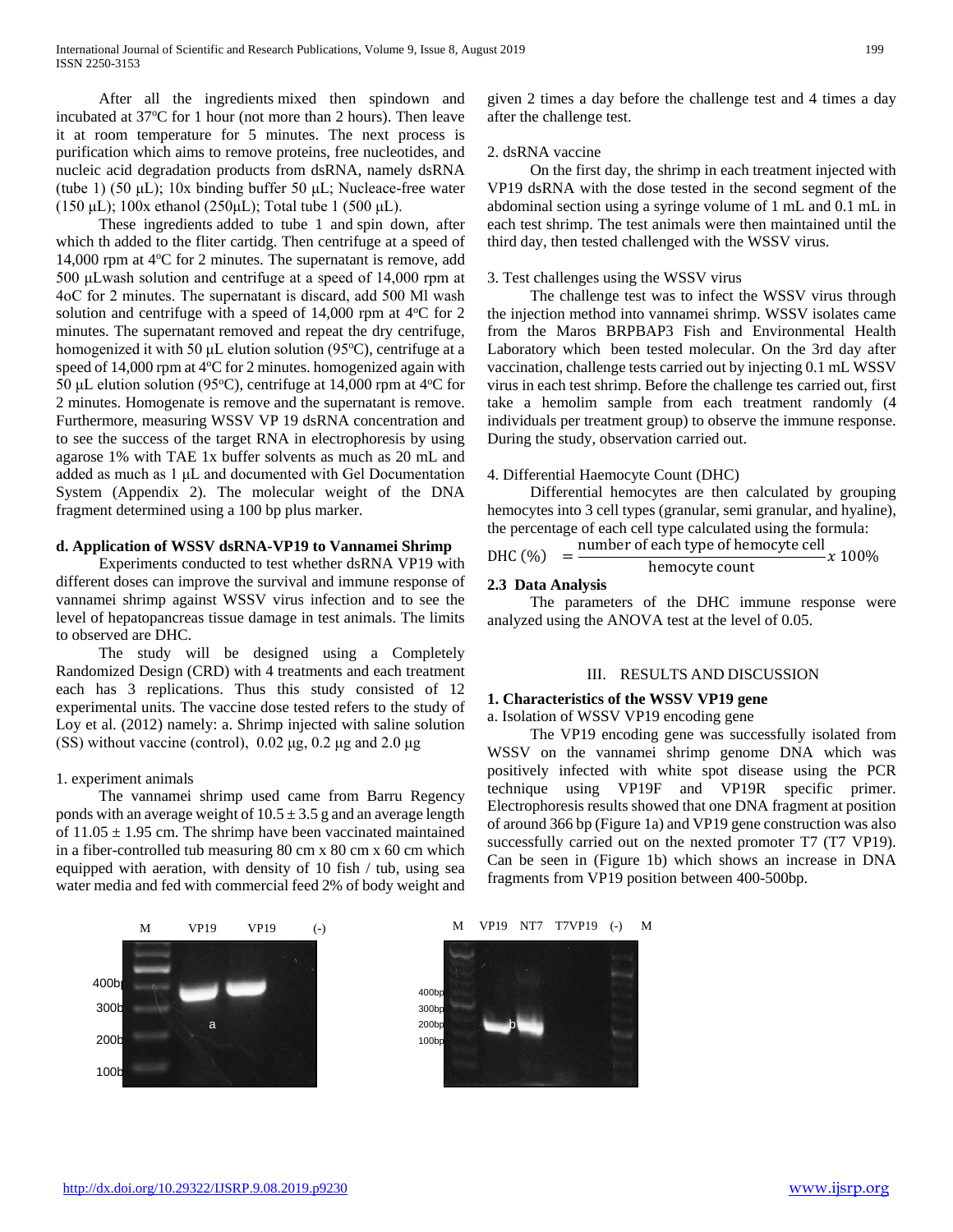**Gambar 1**. Electrophoresis results of PCS VP19 WSSV (a) and nexted PCR T7 VP19 WSSV (b) isolated from the vannamei shrimp genome that were positively infected by WSSV.  $M =$ marker 100+, VP19 = gene VP19, NT7 = nexted T7 PCR, T7VP19  $=$  promoter T7 VP19,  $(-)$  = negative control.

 The results of PCR amplification and authentication with VP19 WSSV encoding gene electrophoresis, DNA fragment bands at position of around 366 bp which showed that the VP19 encoding gene was successfully isolated from the vannamei shrimp genome that was positively infected with the WSSV virus. This has also been successfully carried out in isolating other VP19 and VP-WSSV encoding genes in both vannamei shrimp and tiger shrimp. The results of the study carried out by Alim *et al*. (2011), reported that isolation of the WSSV VP19 gene encoding in tiger shrimp Situbondo isolates was 366 bp; Tenriulo *et al*. (2015), showed that the VP24 WSSV encoding gene was successfully isolated from tiger shrimp with a sequence length of about 641- 648 bp; Parenrengi *et al*. (2017), reported that VP15 was successfully isolated from tiger shrimp with ORF DNA fragment length (open reading frame) of 243 bp; Hidayani et al. (2016), showed the success of isolating the coding gene for WSSV VP19 protein in vannamei juvenile of Indonesian isolates with a DNA fragment length of 387 bp; Hidayani *et al*. (2013), reported that gene encoding of the VP19 WSSV protein in tiger shrimp had a size of 386 bp; Malina *et al*. (2013), reported that isolation of VP28 surface protein encoding genes from tiger shrimp was successfully carried out with a fragment length of 672 bp. The results of the VP-WSSV encoding genes isolated from the shrimp genome infected with WSSV showed that the primary pair was specifically able to amplify the VP-WSSV gene from the shrimp genome infected with WSSV. Furthermore, it said that differences in genome size show chance of mutations caused either by deletion or presence of certain sizes of insertion in the WSSV genome (Yang *et al*., 2001).

#### b. Production of WSSV dsRNA-VP19 *in-vitro*

 Production of WSSV VP19 dsRNA was successfully carried out in-vitro using the MEGAscript RNAi kit with purity of 1.96 and a concentration 850 μg / mL, where a purity level above 1.8 was indicated as a product for production of dsRNA. Linacero et al. (1998), recommend the ratio value for pure double-stranded DNA between 1.8–2.0. The same method carried out for production of in-vitro gonad inhibiting hormone (GIH) dsRNA using the MEGAscript RNAi kit (Wulandari, 2010). The success of in-vitro dsRNA production using the MEGAscript kit is characteristic by high levels of purity, and an increase in fragments or parallel to the control fragments, and the WSSV

VP19 dsRNA fragment band seen as verified by 1% agarose electrophoresis. This result can be seen in (Figure 2) there is a VP19 DNA fragment that constructed with the T7 promoter.



**Gambar 2**. Electrophoresis produced by WSSV dsRNA-VP19. M  $=$  marker100 +, VP19 = VP19 gene, NT7 = nexted promoter T7, dsRNA = WSSV dsRNA-VP19 production.

#### **2. Differential Haemocyte Count (DHC)**

 Based on the results of the study before and after the challenge test with the WSSV virus at each dose showed an average DHC value, the number of hyaline hemocytes cells dose 0 μg, 0.02 μg, 0.2 μg, and 2 μg before the challenge test which is 69%, 76 %, 74% and 72%. After that, semi granular 26%, 17%, 20%, and 22%. Furthermore, granular is 5%, 7%, 7% and 6%. The results after the challenge test were obtained for the average DHC values of hyaline, semi granular, and granular hemocytes with doses of 0 μg, 0.02 μg, 0.2 μg, and 2 μg on days 1, 3 and 5th is hyaline (52%, 77%, 64%, and 68%), (78%, 64%, 64%, and 68%), (69%, 76%, 69%, and 69%), Variety analysis showed no significant difference  $(P> 0.05)$  in each treatment. Semigranular (35%, 21%, 27% and 25%), (18%, 30%, 24%, and 20%), (7%, 19%, 20%, and 17%), variance analysis showed no significant influence (P > 0.05) on each treatment. Granular (13%, 1%, 9%, and 7%), (4%, 6%, 13% and 12%), (4%, 5%, 11% and 14%) the results of the tukey advanced test show differences that real (P <0.05) in each treatment. This result can seen in Figure 3.

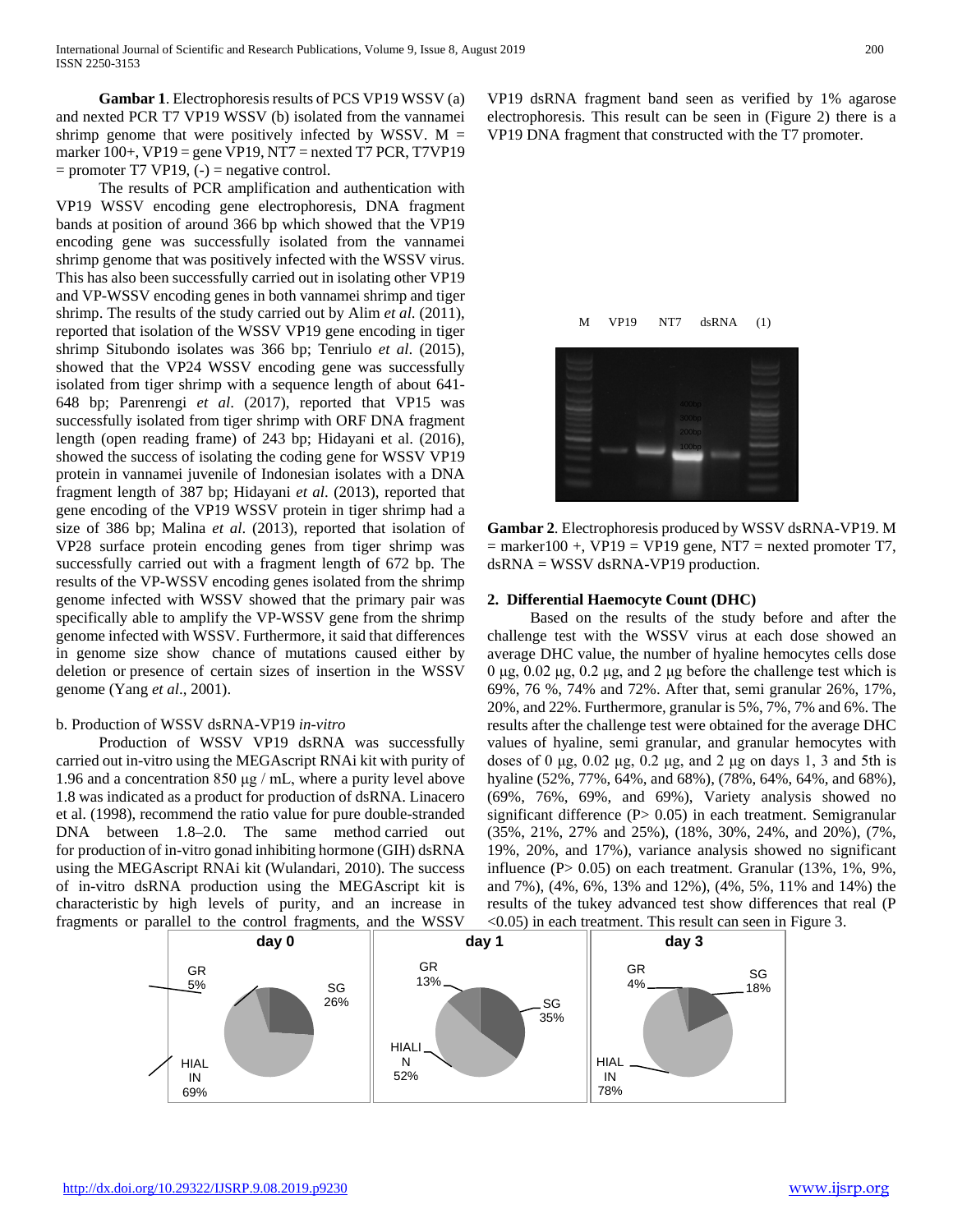

Percentage of hemocytes at doses of 0.2 μg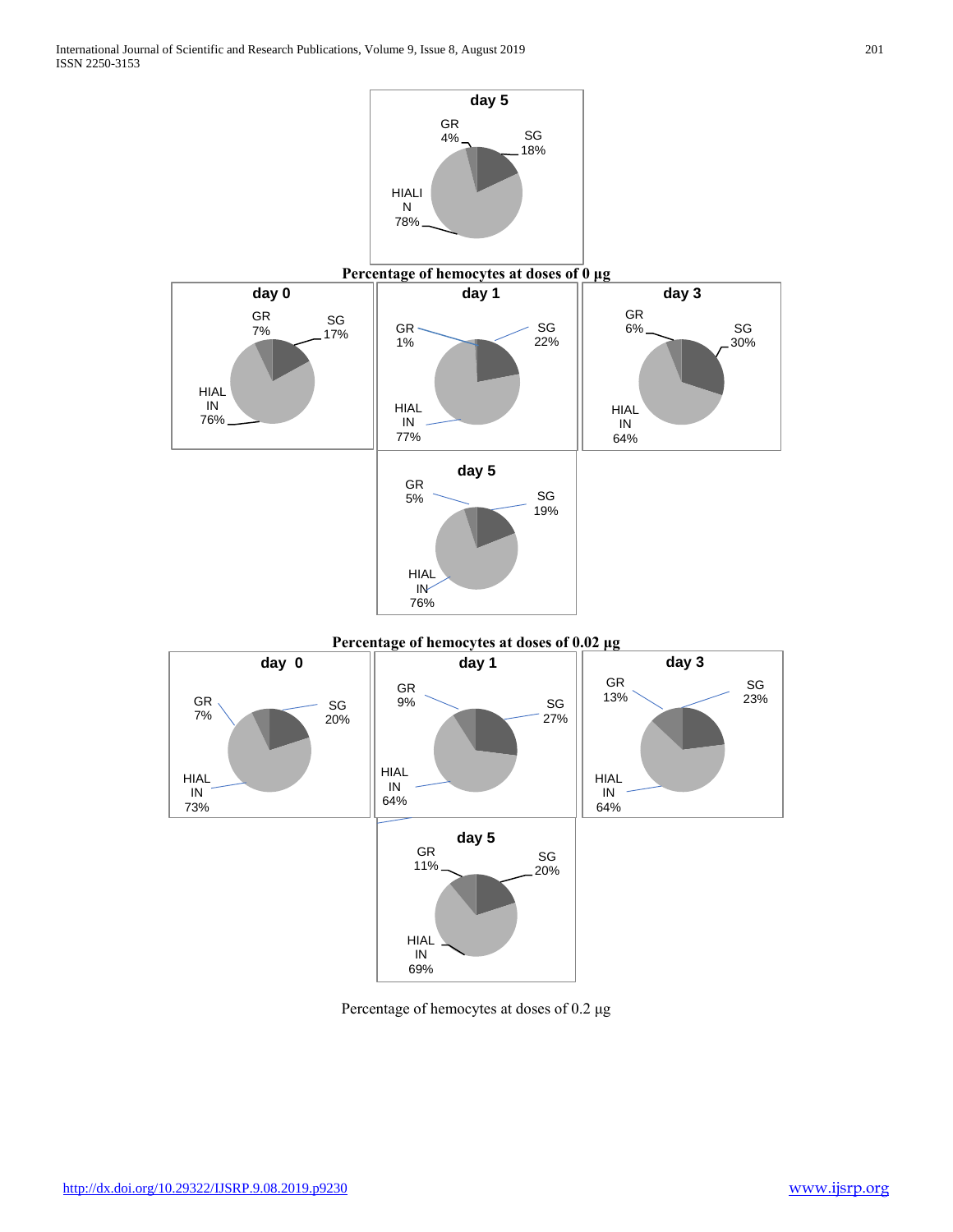International Journal of Scientific and Research Publications, Volume 9, Issue 8, August 2019 202 ISSN 2250-3153



**Percentage of hemocytes at doses of 2,0 μg**

 **Gambar 3.** Percentage of differential haemocyte count (DHC) of vannamei P. vannamei shrimp before and after testing challenged with WSSV virus. ANOVA analysis showed no significant difference (P > 0.05) hemocytes cells in each treatment.

 The results of the study of hemocyte cell differentiation consisting of hyaline, semigranular, and granular cells of vannamei shrimp before and after the challenge test showed differences in the effect that varied in (Figure 3). Hyaline cell results showed no significant difference (P > 0.05) in each treatment. Vannamei shrimp hyaline cells were vaccinated and then injected with WSSV decreased on day 1 and day 3, while on day 5 there was an increase compared to controls. Hyaline cells depicted by the absence granular function as cells that do phagocytosis (Smith at al. 2003). Increasing hyaline cells can increase phagocytes activity against pathogens that enter the crustacean body (Le Moullac et al. 1998; Smith et al. 2003).

 Semigranular cells described as having small granules, which function in recognizing and responding to pathogens that enter the crustacean body (Soderhall and Cerenius 1992). While granular cells described as cells that have a large number of granules which function in storing and releasing the proPO system and as toxicity together with semigranular cells (Smith et al, 2003). Although there was a decrease in the percentage of semigranular in this study, granular cells showed a significant effect ( $P < 0.05$ ) which was able to increase phenoloxudase activity which plays a role in the melanization process. Each active cell type in the immune reaction, such as hyaline cells involved in phagocytosis, semigranular cells are active in encapsulation, and granular cells are active in the storage and release of proPO and cytotoxic systems.

#### IV. CONCLUSION

 The results showed that VP19 gene isolation, construction with T7 promoter, and making of WSSV VP19 dsRNA were successfully carried out, and the application of dsRNA vaccine in vannamei shrimp with a dose of dsRNA vaccine of 2.0 μg had a significant effect on granular hemocytes

#### V. SUGGESTION

 Further research needs to developed on vaccine production in-vivo and evaluates on the day that vaccines increase and survive.

#### **REFERENCES**

- [1] Ahanger, S., Sandaka, S., Ananad, D., Mani, M.K., Kondadhasula, R., Reddy, C.S., Marappan, M., Valappil, R.K., Majumdar, K.C., & Mishra, R.K. (2014). Protection of shrimp *Penaeus monodon* from WSSV infection using antisense constructs. *Mar. Biotechnol*., 16, 63-73.
- [2] Alim, S., Wahjuningrum, D., Ali, M. 2011. Pengklonan dan Pengurutan Gen Penyandi Protein Permukaan VP19 WSSV Isolat Situbondo. Jurnal Akuakultur Indonesia 10(2):154–164.
- [3] Hidayani, A.A., Malina, A.C. dan Parenrengi, A. 2013. Isolasi dan karakterisasi Gen Penyandi Protein Permukaan VP19 *White Spot Syndrome Virus* (WSSV) pada Udang Windu (*Penaeus monodon* Fabricius, 1798). Torani, Jurnal Ilmu Kelautan dan Perikanan No.2 Vol. 23: 58-66
- [4] Hidayani, A.A., Tassakka, A.C.M.A.R., Parenrengi, A. 2016. Isolation and characterization of an envelope protein (VP19) of a *White Spot Syndrome Virus* from diseased vannamei (*Litopenaeus vannamei*) in Indonesia. AACL Bioflux, 9(2):389-395.
- [5] Huang, P.Y., Leu, J.H., & Chen, L.L. (2014). A newly identified protein complex that mediates white spot syndrome virus infection via chitin-binding protein. *Journal of General Virology*, 95, 1799-1808.
- [6] Jin, B., Sun, T., Yu, X.H., Liu, C.Q. Yang, Y.X. Lu, P., Fu, S.F., Qiu, H.B., & Yeo, A.E.T. (2010). Immunomodulatory effects of dsRNA and its potential as vaccine adjuvant. Review Article. *Journalof Biomedicine and Biotechnology*, p. 1-17.
- [7] Kumar, Anil., Laramore S, Alexander P, F. C. Thomas Allnutt, Sayre RT. 2015. Double Stranded RNA Simultaneously Targeting four *White Spot Syndrome Virus* (WSSV) Genes Provides Protection Against WSSV in *Litopenaeus Vannamei*. Int J Marine Sci Ocean Technol. 2(2):5-10.
- [8] Le Moullac G, Soyez C, Saulnier D, Ansquer D, Avarre JC and Levy P. 1998. Effect of hypoxic stress on the immune response and the resistance to vibriosis of the shrimp Penaeus stylirostris Fish and shellfish immunol. 8:621-629.
- [9] Lichner, Z., Silhavy, D., & Burgya´n, J. (2003). Doublestranded RNAbinding proteins could suppress RNA interference-mediated antiviral defences. *Journalof General Virology*, 84, 975-980.
- [10] Linacero, J., Rueda, Vazquez, A.M. 1998. Quantification of DNA. Pages 18-21, In : Isaac, G., Ingram, D.S., editors. Molecular Tools for Screening Biodiversity : Plants and Animals. Chapman and Hall. London, Weinheim, New York, Tokyo, Melbourne, Madras.